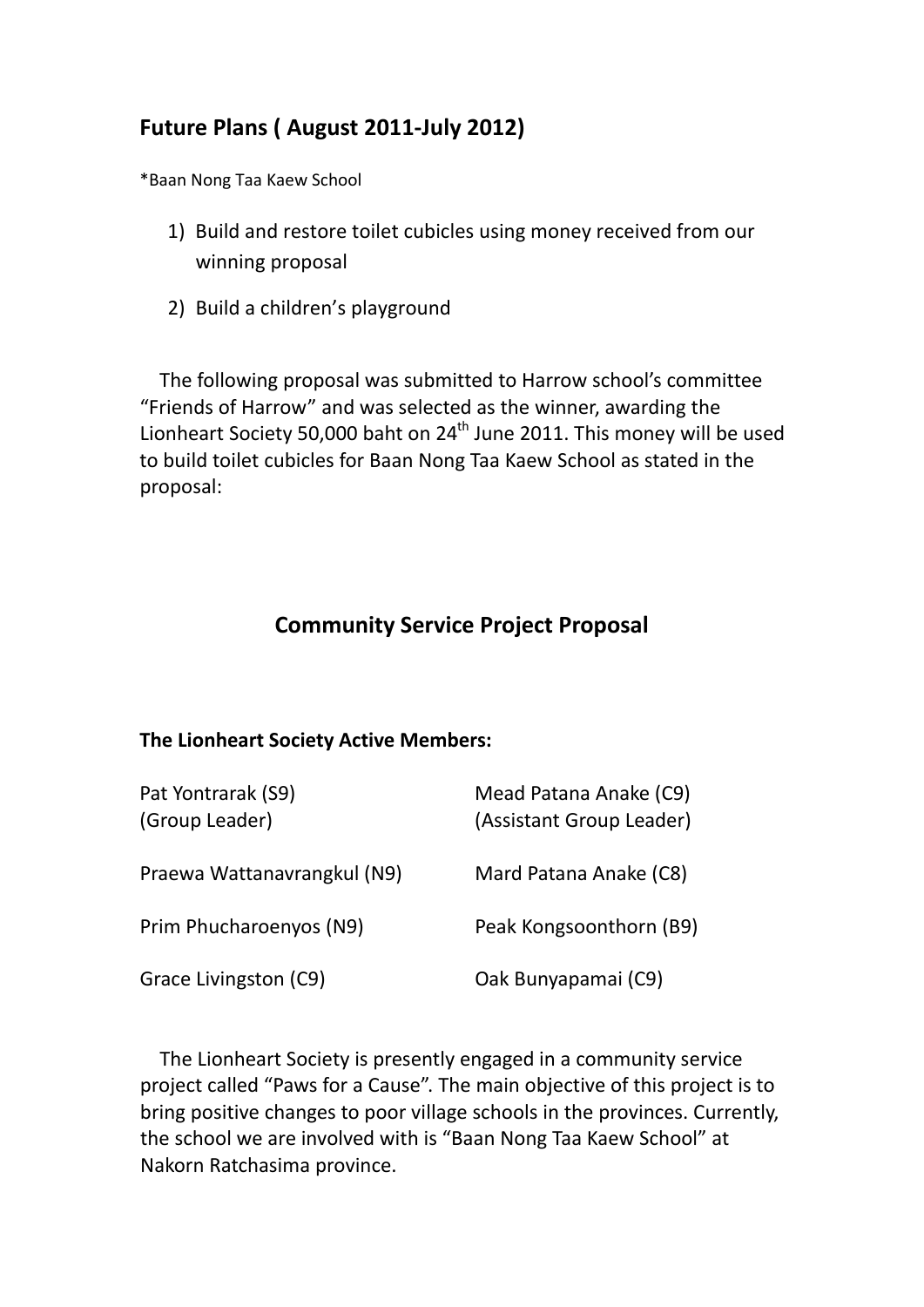At this time, we have already purchased and prepared all the necessary items and materials that we have planned to donate to this school. Luckily, we were able to raise a substantial amount of funds from the organic vegetable sales we had during the previous months. Aside from these donations, we will be conducting simple classroom teaching as well as basic sports training to the children of this school. The actual visit will take place on the  $27<sup>th</sup>$ -29<sup>th</sup> of July 2011. Hopefully, this trip will turn out to be successful and helpful for the school as we have planned.

 There is another concern regarding this school that we would like to bring improvement to, given the opportunity. The toilets the children are using at present, unfortunately, are in a very bad condition considering it has been built 30 years ago and scarcely enough to accommodate the number of students.

 Sadly, unsanitary toilets may lead to serious infections, diseases and other illnesses. Proper sanitation and good hygiene could easily prevent or reduce these problems. Therefore, we believe that a major toilet reconstruction is essential as a part of our continuing project to support this school. With proper toilet facilities, not only will it ensure a sick‐free environment but it will also improve the children's health habits.

 Our plan is to build and restore at least four toilet cubicles, two for girls and two for boys. These toilets will be functional and will have a good water system. Construction will be based on strength and durability to ensure endurance and prolong usage. Proper signs and reminders will be put in place as well. Moreover, we plan to educate the children on proper hygiene and sanitation by giving short lectures as soon as the toilets are built.

 We will build as many toilets as 50,000 baht permits, which includes the construction of tiled‐ cubicles with toilet bowls, faucets and water hoses. Regrettably, the money we have raised previously would not be enough to support this project since there were a lot of things



we needed to donate to the school including construction of three sinks and an extension to their basketball court. So any amount from any form of donation would definitely help us make this project successful.